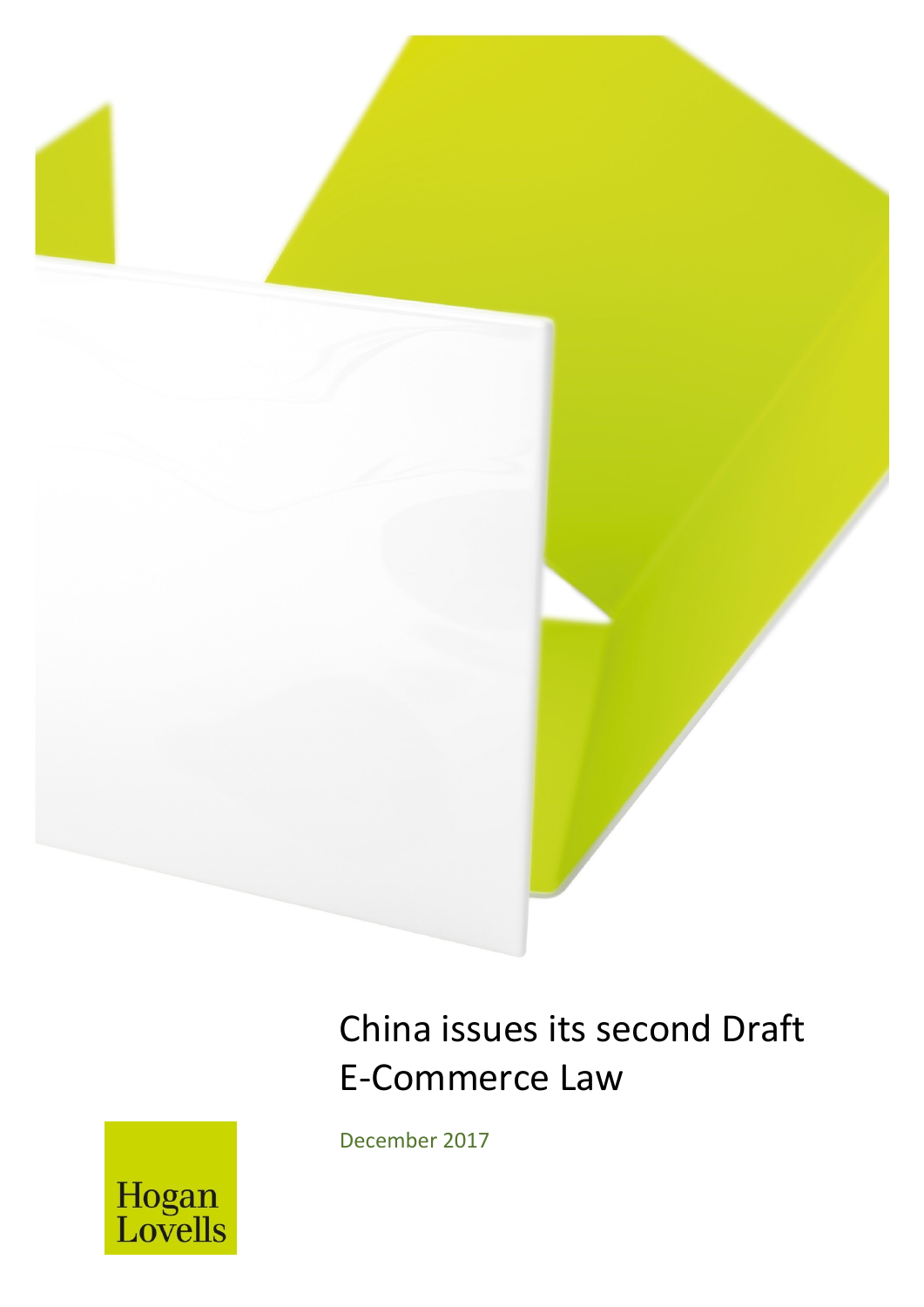## **China issues its second Draft E-Commerce Law**

On 7 November 2017, the Standing Committee of the National People's Congress ("**NPC**") published the [second draft](http://www.npc.gov.cn/npc/lfzt/rlyw/node_31834.htm) of the E-commerce Law (电子商务法(草案二次审议稿), "**Draft**"). The goal of the Draft is to regulate China's burgeoning e-commerce sector, and thereby facilitate growth, maintain "market order", and eradicate scams and counterfeits.

It is particularly striking that the Draft was published only days before China's biggest online shopping event, "Double Eleven" (Singles' Day), which takes place annually on 11 November. This year, no less than USD 25 billion was spent on e-commerce on Single's Day, a 40% increase compared to last year's results. These new results emphasize the growing importance of this sector in China and the need for regulation.

The legislation work for the E-commerce Law was first initiated in December 2013 and was planned to be submitted for Standing Committee review during the  $12<sup>th</sup>$  five-year term of the NPC (i.e., March 2013 to March 2018). The first draft of the E-commerce Law was published for comment on 27 December 2016, which immediately caught extensive public attention. On 31 October 2017, a second review of the draft E-commerce Law was conducted. As a rule, a legislative bill placed on the agenda of a meeting of the Standing Committee must be put to vote after three reviews by the Standing Committee. This Draft would therefore only need to go through the third review before it is passed into law. There is, however, no statutory time limit on when the third review would happen.

In this article we summarize the highlights of the Draft:

1. **Scope:** The Draft has a wide scope of application, and extends to all "ecommerce operators" in China, which is a new concept encompassing: (1) operators exploiting their own websites, (2) e-commerce platform operators, and (3) e-commerce operators who listed their web shops on e-commerce platforms.

- **2. AIC registration and taxation:** One of the novelties of the Draft is that all ecommerce operators must be registered and licensed by the Administration for Industry and Commerce ("**AIC**") (exceptions are made for vendors of home-grown agricultural products and arts and crafts). Moreover, all ecommerce operators (i.e. even the individual web shop on e-commerce platforms) will have to pay taxes on their e-commerce revenue, which is, up until now, often not the case for individual web shops. This new rule arises from China's goal to promote e-commerce development while ensuring its convergence with other industries. To ensure this convergence on tax collection and the effective enforcement thereof, the Draft requires platform operators to collect the business license and identity information of individual web shops on their platform, and to transmit this information to the Chinese tax authorities. This requirement has drawn heated discussions since the first draft of the E-commerce Law was released for comments.
- 3. **False advertising:** The Draft reiterates some of the prohibitions under the Advertising Law, but tailors them to an online setting: e.g. it is forbidden to fabricate false transaction information, write and post fake user reviews or delete genuine user reviews, unless they are defamatory or otherwise forbidden. Moreover, sponsored listings should be clearly marked as such.
- 4. **Intellectual Property:** the Draft provides a formal framework for the notice-and-take-down procedures that already exist on most e-commerce platforms in China. According to the Draft, e-commerce platform operators must provide takedown procedures, allowing IP owners to request the takedown of infringing links or even the closure of the web shop, if the IP owner can provide *prima facie* evidence of infringement. Platforms that do not take appropriate measures will be jointly liable for the increase in damages caused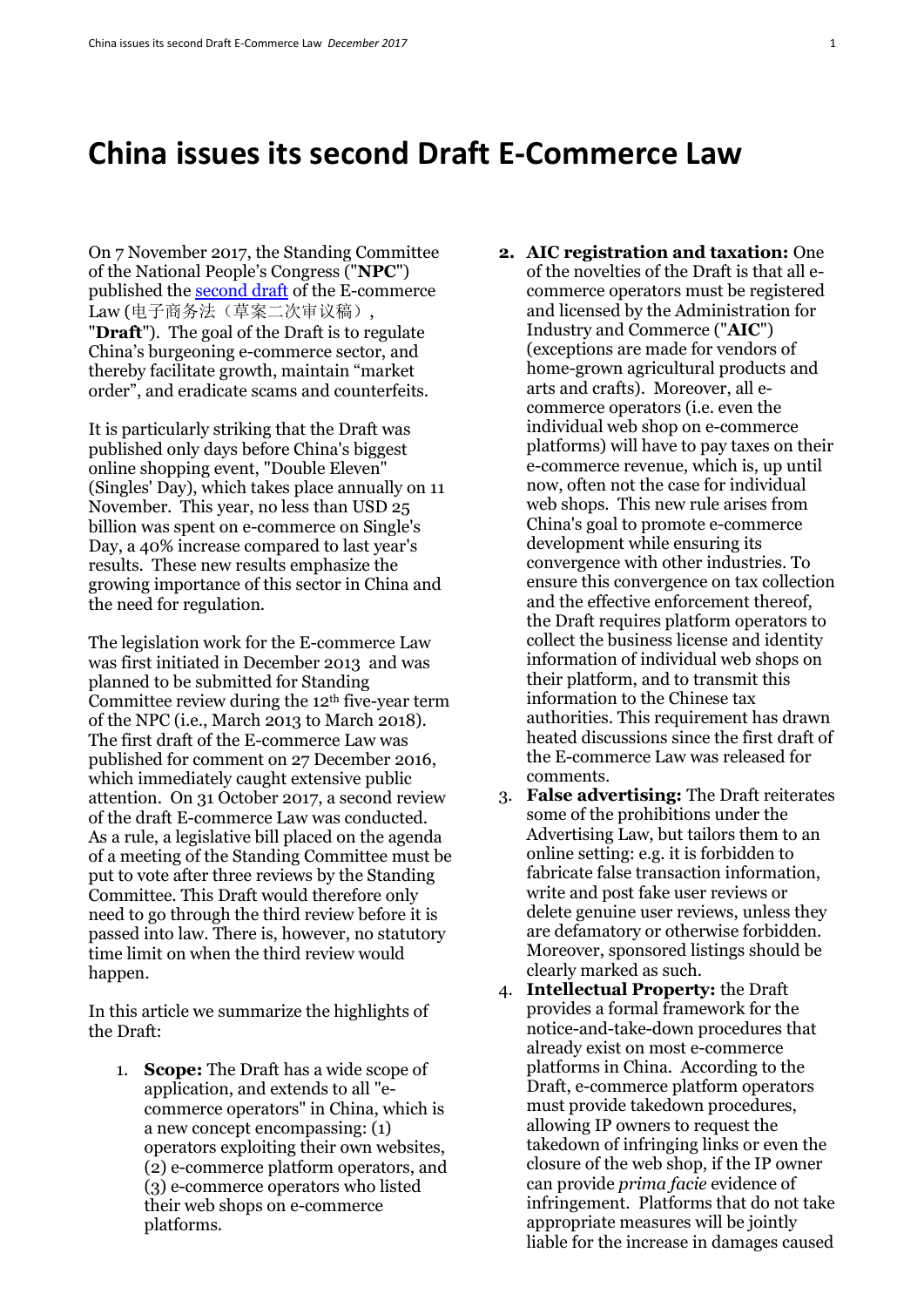by the prolonged IPR infringement. However, IP owners who erroneously request the takedown of genuine links or web shops will also have to indemnify any good faith web shops selling genuine articles.

- 5. **Data protection and cybersecurity:**  Unlike the previous version, the current version of the Draft simply refers to the [Cybersecurity Law](https://www.hoganlovells.com/~/media/hogan-lovells/pdf/publication/2016/beilib0185898v120161110chinapassescontroversialcybersecuritylaw.pdf) for the treatment of personal information of e-commerce users. However, the Draft does contain some specificities: the Draft introduces an EU-style right for users to search, correct or delete any of their personal information saved by e-commerce operators, or to deregister altogether. As to cybersecurity, under the Draft ecommerce platforms must adopt technical or other measures to protect network security, and to adopt contingency plans for cyber security incidents.
- **6. Protection for operators on platform from abuses by Ecommerce platform operators:** The Draft provides protection for ecommerce operators registered with ecommerce platforms. Article 30 of the Draft points out that e-commerce platform operators shall not take advantage of the service agreement, transaction rules or other means to impose unreasonable restrictions or transaction conditions on the transactions of operators on platform or the price of such transactions, or collect unreasonable fees against operators on platform. This provision addresses recent controversies in relation to some e-commerce platform operators trying to limit participation in certain major promotion events to a selected group of sellers.
- 7. **Risks and liabilities assumed during the transportation:** According to the Draft, e-commerce operators shall deliver goods or services

to consumers in accordance with what was offered and with the way or time as agreed with consumers, and assume the risks and liabilities during the

transportation of goods, unless consumers reach an agreement with ecommerce operators to select another logistic service provider. This is in line with current practice with major ecommerce operators in China, and confirms such accountability system expressly in the Draft.

- 8. **E-Commerce Dispute Resolution:**  In the current Draft, article 52 provides that e-commerce operators shall set up convenient and effective complaint and reporting mechanisms, disclose the complaint and reporting channels and other information, and timely accept and handle any complaint and reporting. This aims to address the challenges that consumers may encounter at the time they intend to enforce their consumer rights.
- 9. **Sanctions:** The Draft provides for a range of sanctions for infringements. What is special, however, is that apart from monetary sanctions of up to RMB 500,000, the Draft also prescribes that any infringement of the law will be registered in the infringers credit file, and made public.

#### **Conclusion**

The law is, all-in-all, fairly balanced and largely in line with existing practices. One of the most controversial aspects of the Draft is the obligation for individual web shops on ecommerce platforms to register with the AIC and obtain a business license. However, this new obligation could have a markedly positive impact for IP owners, as it would make it harder for bad-faith IP infringers to evade enforcement actions by an IP owner by simply closing their web shop (or having it taken down by the platform) and opening a new one.

Comments on the law could be submitted until 26 November 2017. Given the relatively short period for comments and the fact that it is the second draft reviewed by the Standing Committee, it is probable that the Committee will deliberate and pass the Draft at its upcoming December session.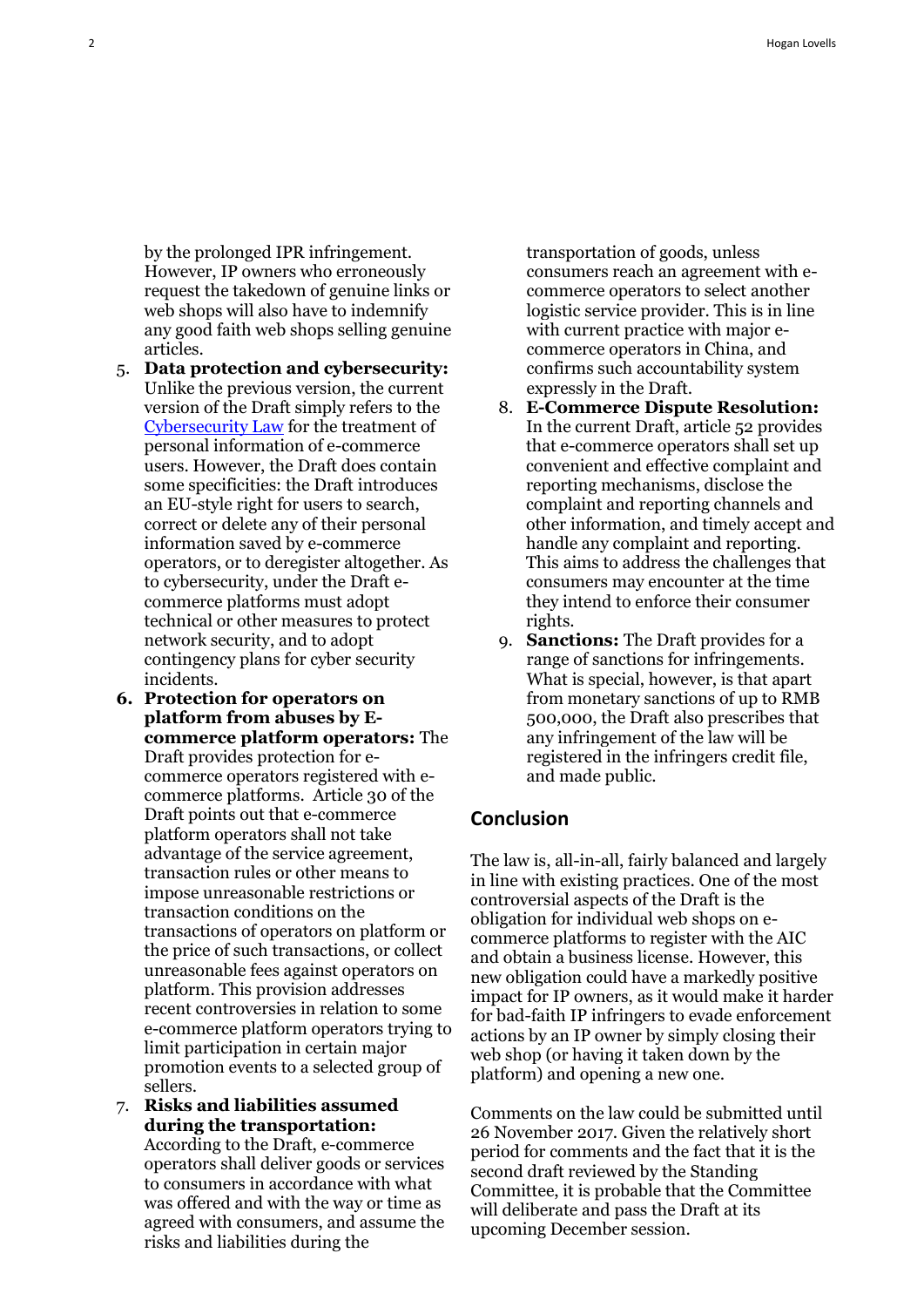#### **Contacts**

**Eugene Low** Partner, Hong Kong [eugene.low@hoganlovells.com](mailto:eugene.low@hoganlovells.com)

**Roberta Chang** Partner, Shanghai [roberta.chang@hoganlovells.com](mailto:roberta.chang@hoganlovells.com)

**Zhen Feng** Partner, Shanghai [zhen.feng@hoganlovells.com](mailto:zhen.feng@hoganlovells.com)

**Sherry Gong** Counsel, Beijing [sherry.gong@hoganlovells.com](mailto:sherry.gong@hoganlovells.com)

**Helen Xia** Counsel, Beijing [helen.xia@hoganlovells.com](mailto:helen.xia@hoganlovells.com)